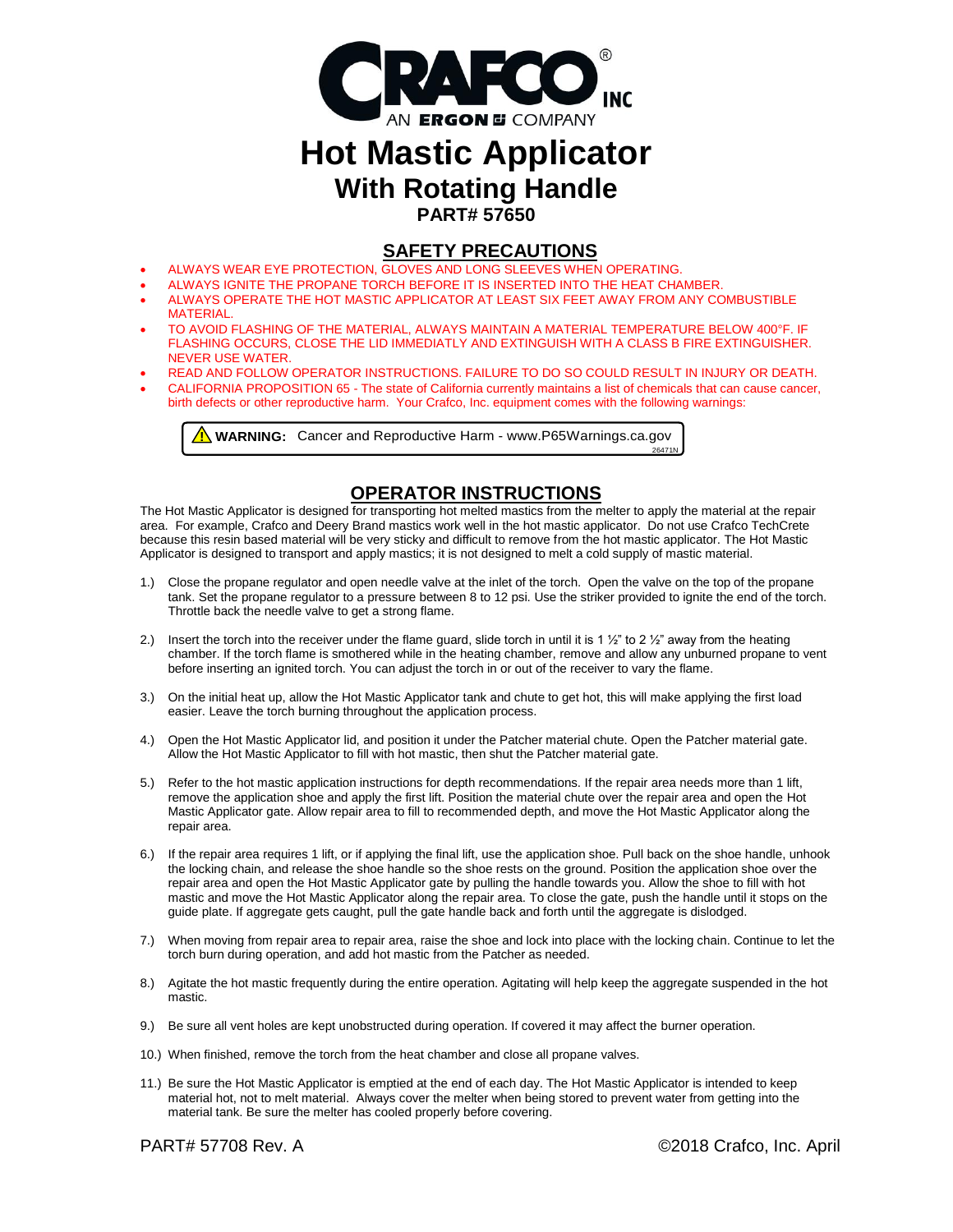### **See next page for instructions on how to use the rotating handle.**

# **ROTATING HANDLE INSTRUCTIONS**

The Hot Mastic Applicator has the option to rotate the handle so the unit can be operated from either side depending on traffic situations. The user should always be facing oncoming traffic when working close to an active roadway.

- 1.) To rotate the handle, you must loosen the T-Bolt on the lower part of the handle on the side of the machine opposite of the chute. Loosen the T-Bolt enough that it pulls away from the locking plate.
- 2.) Make sure the torch hose is free of the handle and won't get caught up while you rotate the handle.
- 3.) Align the gate handle post with the center hole on the guide plate. Push the gate handle into the center hole just a little bit. If you push too far, it will open the gate and allow material to flow out.
- 4.) Rotate the handle over to the opposite side of the machine.
- 5.) Pull back the gate handle so the stop is resting on the guide plate with the gate closed.
- 6.) Tighten the T-Bolt into the locking plate.
- 7.) Operate the machine just as you would from the other side.
- 8.) To fill the machine, you will need to rotate the handle back to the normal position following the same procedure.